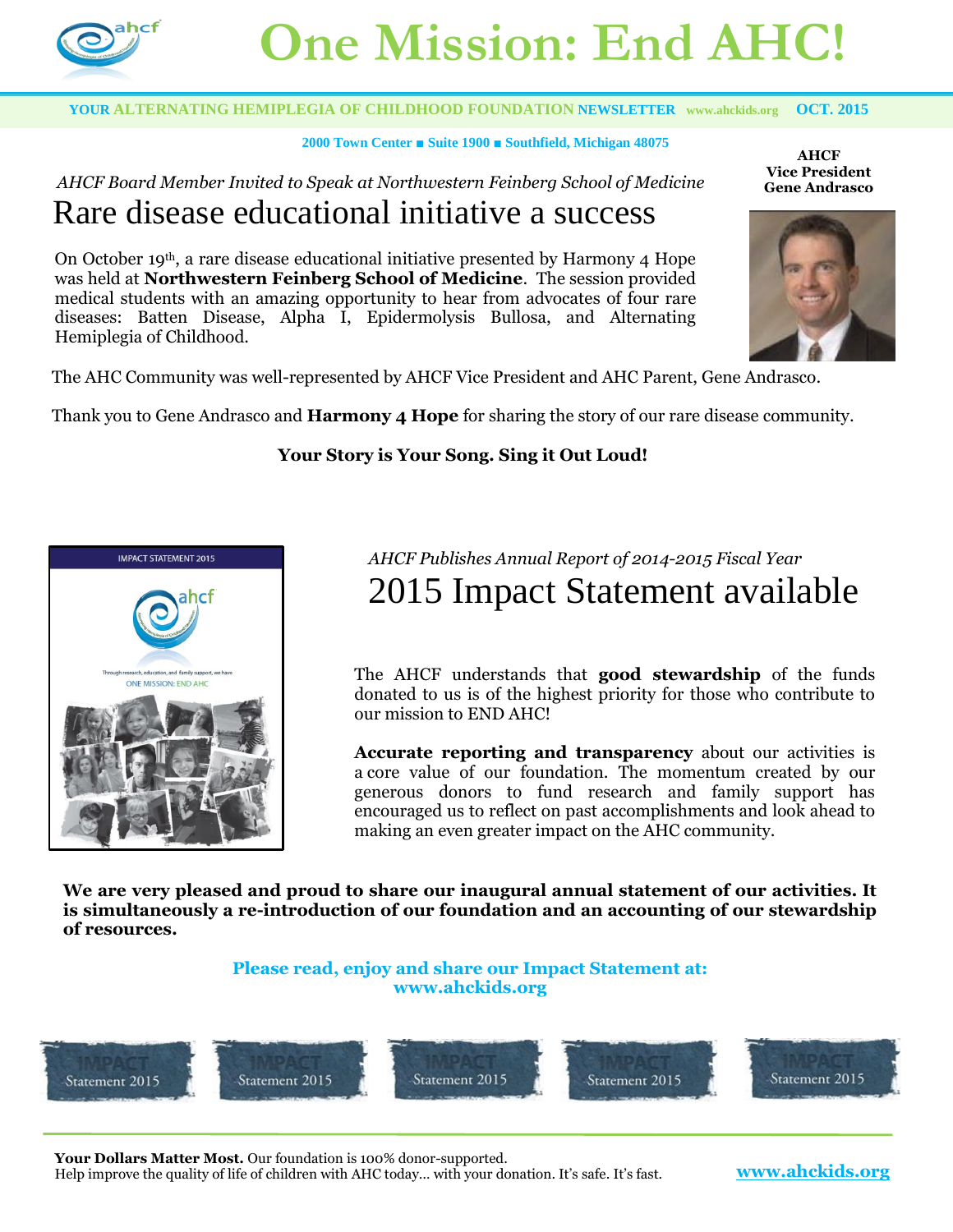### *AHCF Awards \$250,000 Phase Four Grant to Expert Teams at Vanderbilt University & Northwestern University*  Major research grant funded to find treatments for AHC



**Dr. Al George Northwestern Univ.**

The AHCF Board of Directors is pleased to announce that the Fourth Phase of the Vanderbilt/Northwestern research project will begin this month.

The title of the project is, **"Molecular Physiology and Pharmacology of ATP1A3 Mutations in AHC."** The program director is Dr. Kevin Ess from Vanderbilt University School of Medicine. Working with Dr. Ess is Dr. Mark Grier, a postdoctoral fellow at Vanderbilt University.



**Dr. Kevin Ess Vanderbilt Univ.**

Work on this project will also occur at Northwestern University, Chicago.

Dr. Alfred George is the co-investigator who will oversee Drs. Christopher Thompson and Christine Simmons. As Chair of the Department of Pharmacology, Dr. George is an expert in this field and an incredible asset to the AHC community.

**Since there is no treatment for AHC that is supported by empirical evidence**, this project is crucial to finding pharmaceutical options for our community. The project will test a small number of drug compounds on animal models to see if the ATP1A3 mutations can be repaired. The optimal result from this project is identifying treatment options that can move us closer to clinical trials.

#### **RESEARCH 101**

**Pharmacology is a basic science department in the Northwestern University Feinberg School of Medicine.**

**The department is dedicated to education and cutting edge research, broadly applicable to understanding mechanisms of drug action, as well as exploiting strategies for drug discovery.**

After the Board of Directors voted to fund this work, AHCF President Lynn Egan commented, **"This is where the research gets really exciting! Work is finally being done on potential drug treatments for our kids."**

**The price tag for this phase of the project is \$250,000.**

Because of the amazing work our community has done over the last four years, this work is able to move forward. While the doctors are incredible for working with our community, **it is the work of AHC parents everywhere that has made the research possible**.

Thank you to everyone, over many years, who have put in countless hours, held fundraisers, and donated their own money to making this a reality.

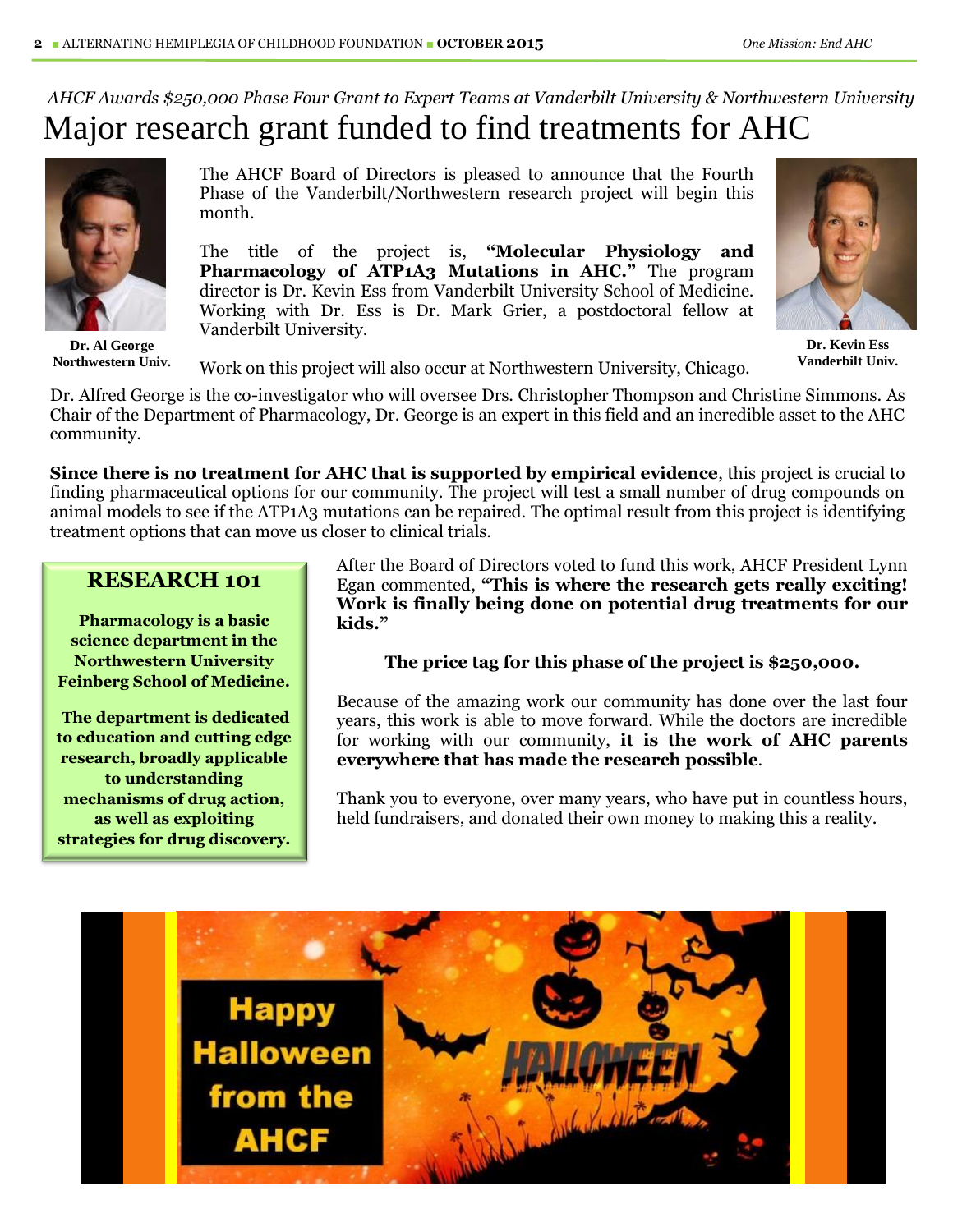### *Love and Hope were The Messages Shared During an October Fundraiser*  5<sup>th</sup> annual Iowa fundraiser a huge smash!

During the weekend of October  $3<sup>rd</sup>$  and  $4<sup>th</sup>$ , the 5th Annual AHC Fundraiser, **"Fall in Love" with Hope for Connor & Kids** took place in Neola, Iowa.

Family and friends came out to pick out goodies from tiny lil' pumpkins to BIG ones ready to be carved. Gourds galore and Indian corn by the bundles were also available.



All proceeds from the event went to the AHC Foundation to help fund research and ultimately find a cure.

We have a day for giving thanks. We have two for getting deals. Now, we have #GivingTuesday, a global day dedicated to giving back.

Join us in the fun on Tuesday, December 1st As we give back to the AHC community.

Black Friday. Cyber Monday. #GI<sup>W</sup>INGTUESDAY December 1, 2015

**Contact Vicky Platt to start planning now** vicky@ahckids.org

*Holidays are a Great Time for Sharing the AHC Mission & Making it a Reality*

# Bring families together for AHC!

The AHC Community is full of friends and family who want to help us.

Our friends and families have seen how much of a **struggle** it is to live with this disorder and they are eager to help.

Often, our friends and family just don't know **how they can help** us and are willing to jump in when given the chance.

The upcoming holidays are a great opportunity for **sharing our mission** and allowing your supporters to help you.

A recent article from the journal *Trusts & Estates* touches on how it is okay to talk to our friends and family about helping our One Mission of Ending AHC.

"By opening the door to productive conversations about the family's values and modeling and encouraging giving behavior, you can have a marked impact on the family attitude toward philanthropy for generations to come."

So, as you start celebrating the holidays, **share your excitement** for the amazing advancements happening in our community. **Chat about the promising research** that is working on viable treatments for our kids. **Pass along announcements** about fundraising opportunities and ask people to help if they can.

**Simply, let your friends and family help and see what wonderful things will happen.**

**Contact** foundation president Lynn Egan for more information on volunteer opportunities lynn@ahckids.org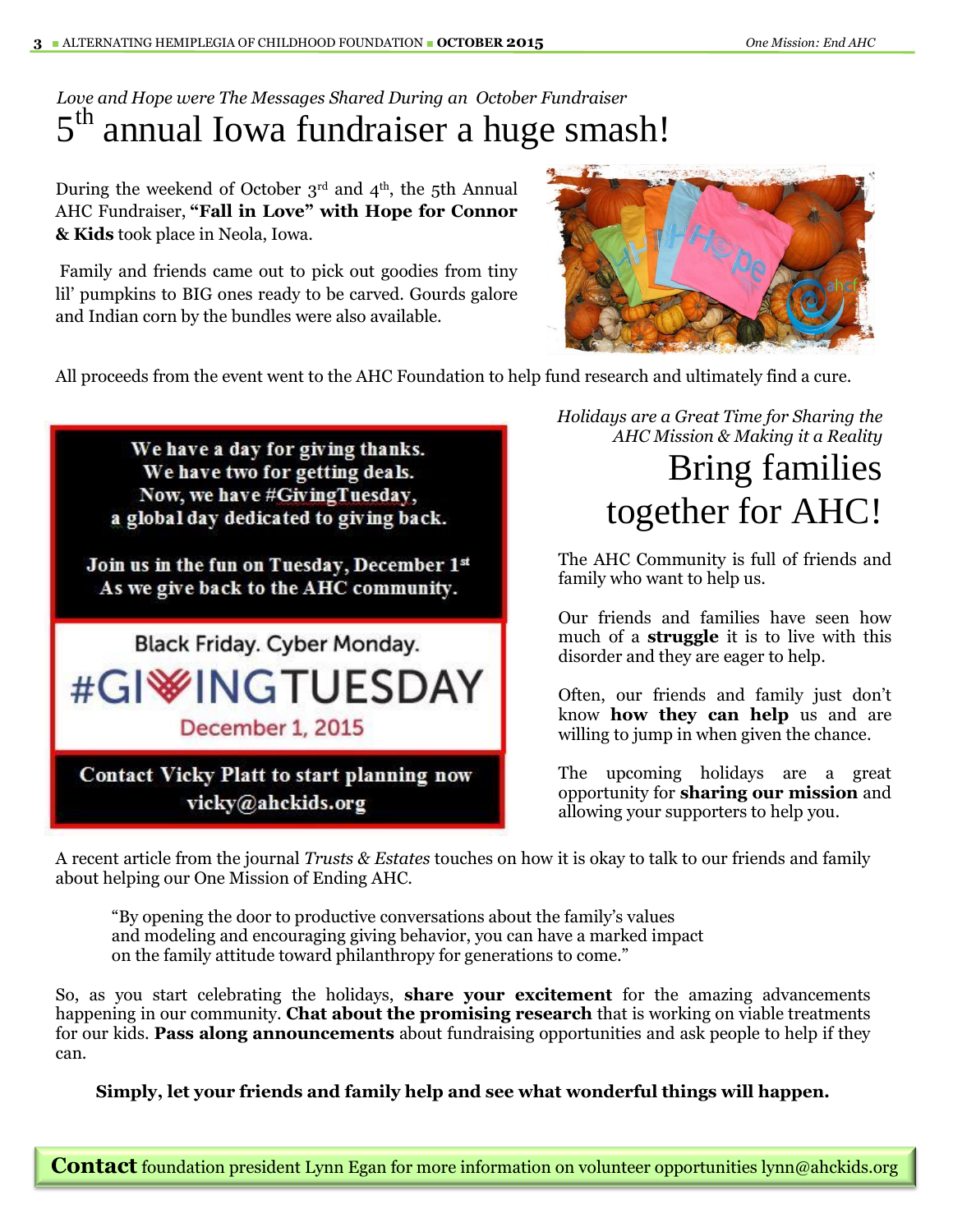

*Video Library Now on Web to Increase Awareness*

# Checkout new AHC International Media site!

On October  $5<sup>th</sup>$ , the AHC International Media Video Library was launched via Facebook.

The purpose of **AHC International Media Library** is to collect information about AHC and related disorders and make them visible for everyone.

Doctors, researchers and family can share information on this media and together we can help each other get closer to the goal of having an effective treatment for AHC.

AHCIM will continue to interview interested parties that have information on AHC or related disorders to share.

You may also keep up to date as new videos are added by **joining the Facebook group** for discussions at: https://www.facebook.com/groups/1628781694073344/

> **For more information go to: [www.ahcim.com](http://www.ahcim.com/) Or Contact them at ahc@ahc.is**

*Important Article is Published in Another Leading Medical Journal*

## Cardiac issues for AHC patients with ATP1A3 mutations

This article presents an abstract from the **ABN Annual Meeting** which took place in London this past September. The topic discussed was regarding the international study of 52 AHC patients with APT1A3 mutations and ECG abnormalities.

ECGs were analyzed for heart rate, cardiac axis, PR, QRS, RR, and QTc intervals, repolarization patterns, and J-point abnormalities.

The study found, "These ECG abnormalities reflect impaired repolarization reserve in AH in an age-dependent manner, and may account for some cases of premature mortality observed. Long-term cardiac surveillance in AH is recommended."



This new research on cardiac related issues for AHC patients was also mentioned in our September newsletter. **Since this study is the first of its kind in our community, additional work on this topic will be crucial to further understanding its implications.**

We are grateful to the researchers who conducted this study and are bringing new issues to the forefront of the medical community.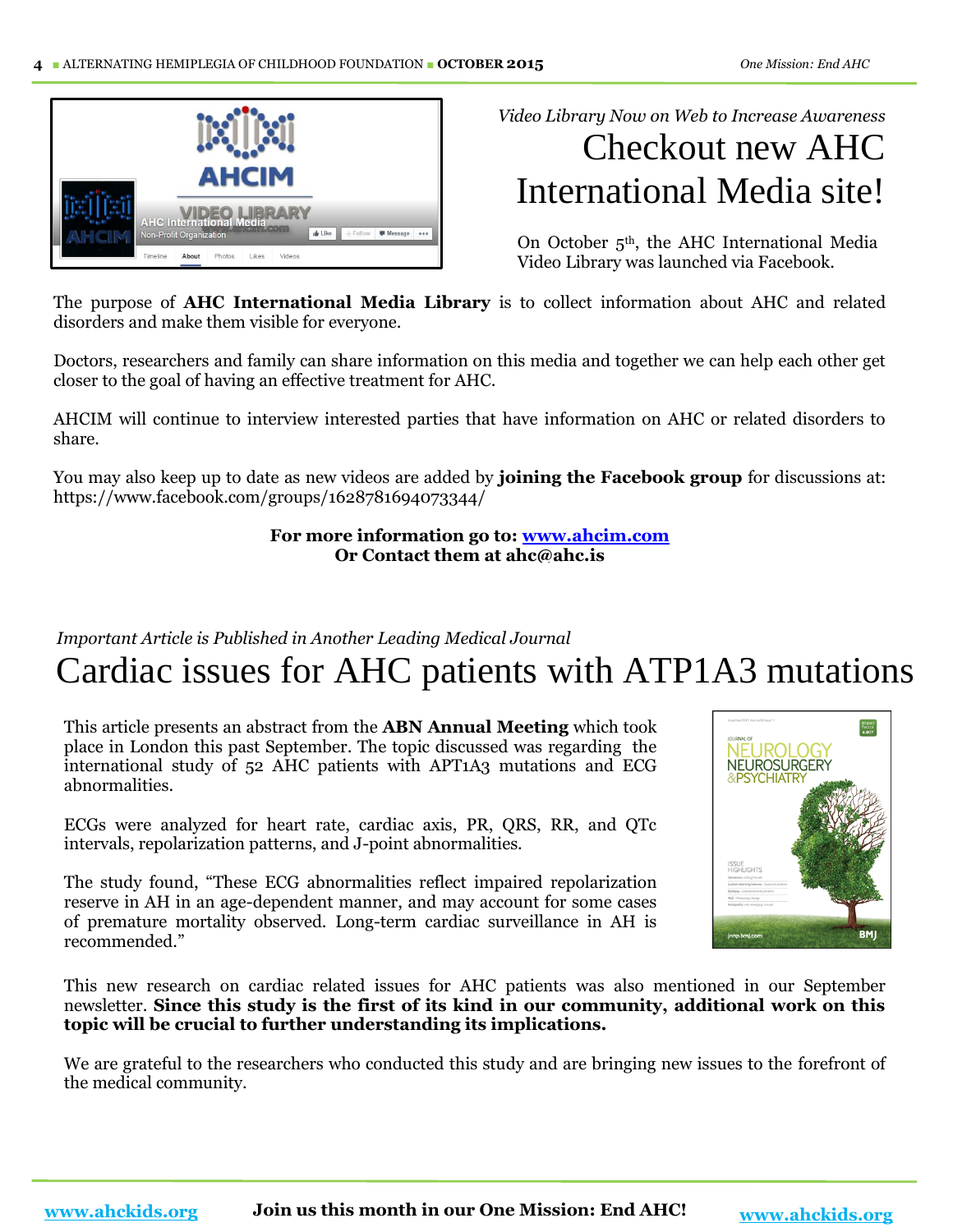### *Gather Your Friends and Family This Holiday Season to Fund AHC Research in 2016.* Helping raise money can be easy and fun!

### amazonsmile **Try Prime**

ahcf

AmazonSmile is a simple and automatic way for you to support the AHCF every time you shop, at no cost to you. When you shop at smile.amazon.com, Amazon will donate a portion of the purchase price to us at no extra cost to you!

Simply go to smile.amazon.com from the web browser on your computer or mobile device and use your same account on Amazon.com and AmazonSmile. Your shopping cart, Wish List, wedding or baby registry, and other account settings are also the same.

On your first visit to AmazonSmile (smile.amazon.com), you need to select AHC Foundation to receive donations from eligible purchases before you begin shopping. It will remember your selection, and then every eligible purchase you make at smile.amazon.com will result in a donation. And, Amazon does the rest!

Supporting: Alternating Hemiplegia Of Childhood Foundation Inc



*Families are Getting Ready for the Most Important Time of our Year*

Fundraising season is stepping off big in New York **Come Join Us**

DINE & DANCE **FRIDAY, NOVEMBER 6, 2015** 

Join Paul & Renee Hodes in New York State for their Second Annual Event

Dine and Dance to End AHC is a social evening of dinner dancing, and fundraising in honor of their daughter Lisa. Attendance at the event, a 50/50 Raffle, and general donations raise funds that go directly to funding research that will bring

all AHC kids closer to a treatment or a cure.

For more information go to:

http://ahckids.org/dinedance/

| <b>AHCF Board of Directors</b> |  |                                            |  |  |                                |
|--------------------------------|--|--------------------------------------------|--|--|--------------------------------|
| <b>Gene Andrasco</b>           |  | Shannon Berta Sharon Ciccodicola Lynn Egan |  |  | <b>Bill Gerber</b> Renee Hodes |

Josh Marszalek Vicky Platt Carol Presunka Suzanne Roberts Julie Wright-Rivera